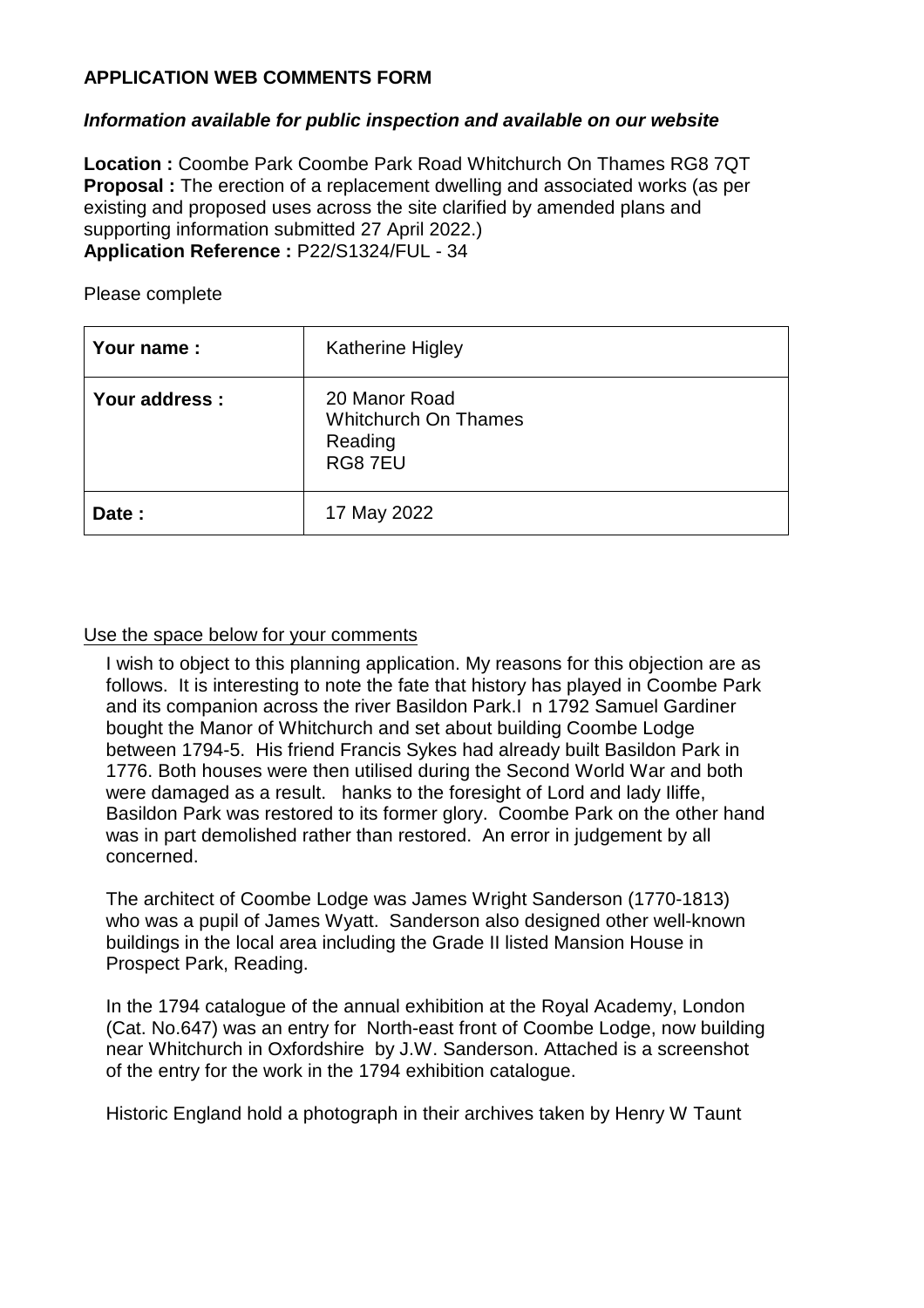(HTO1554) of the north front of the house taken from the gardens and the text accompanying it states that the kitchen wing of this original building survives. The 18th century services pavilion still stands and is most likely that this is the kitchen of the original building. This is further supported by the evidence of a cellar and what possibly was the scullery which can found just south of the pavilion. The Heritage Statement and other documentation provided by the applicant s consultant is inaccurate in its description of this part of the building; in addition to this there is no mention of the cellar or potential scullery. In the 19th century, the house was made larger and changed, as a result both corridor wings were raised to match the height of the main house. In addition to these two full-height bow windows were added to the west front and pediments were added to most of the principal windows.

Detailed cross referencing with various maps (in the public domain) and photographs leads me to conclude that the south pavilion also remains. I would again question whether the conclusions reached by the applicant s consultant in the Heritage Statement are correct.

The application also fails to mention the architect of the later work on the building, William Ravenscroft who is another well-known local architect perhaps best remembered for his Domestic Revival houses including The Gables, Reading and a collection of buildings in Milford on Sea. He was a well-known member of the community and was contributed to the Queen Victoria s Diamond Jubilee celebrations in Reading in 1887. Ravenscroft was most likely responsible for the design of the bow windows (as evidence in the Oxfordshire County Council s records). Interestingly, the documentation provided by the applicant makes no reference to Ravenscroft.

I note that the Assessment of Significance documents provided by the applicant were compiled nearly two years ago when the Oxfordshire History Centre was shut. This centre is now open and the plans are available for study. The existing Assessment of Significance is therefore out of date and does not contain the full information available on architectural value of the building. I disagree with the statement made in the proposal that much of Coombe Lodge today dates from the 1980 s when the last significant re-modelling took place . In fact, the reverse is true.

In addition to the architectural value of the building is the rich history of its residents.Samuel Gardiner bought £14,181 worth of property in Whitchurch in 1792, including the Manor of Whitchurch. Gardiner led a fascinating life and was obviously a deeply philanthropic man and was responsible for setting up the Parish School. His youngest son, Captain Allen Francis Gardiner (born 1794) rose to prominence as a naval officer and Anglican missionary who laid out the plan for the city that is now called Durban. His reputation as a Victorian hero was such at the Anglican Calendar marks the 6th September every year as Allen Gardiner Day.

The next eminent family after a long line of Gardiners were the Fosters, beginning with John Foster (1832-1910) who was an industrialist and Deputy Chairman of the Great Eastern Railway Company. He was responsible for